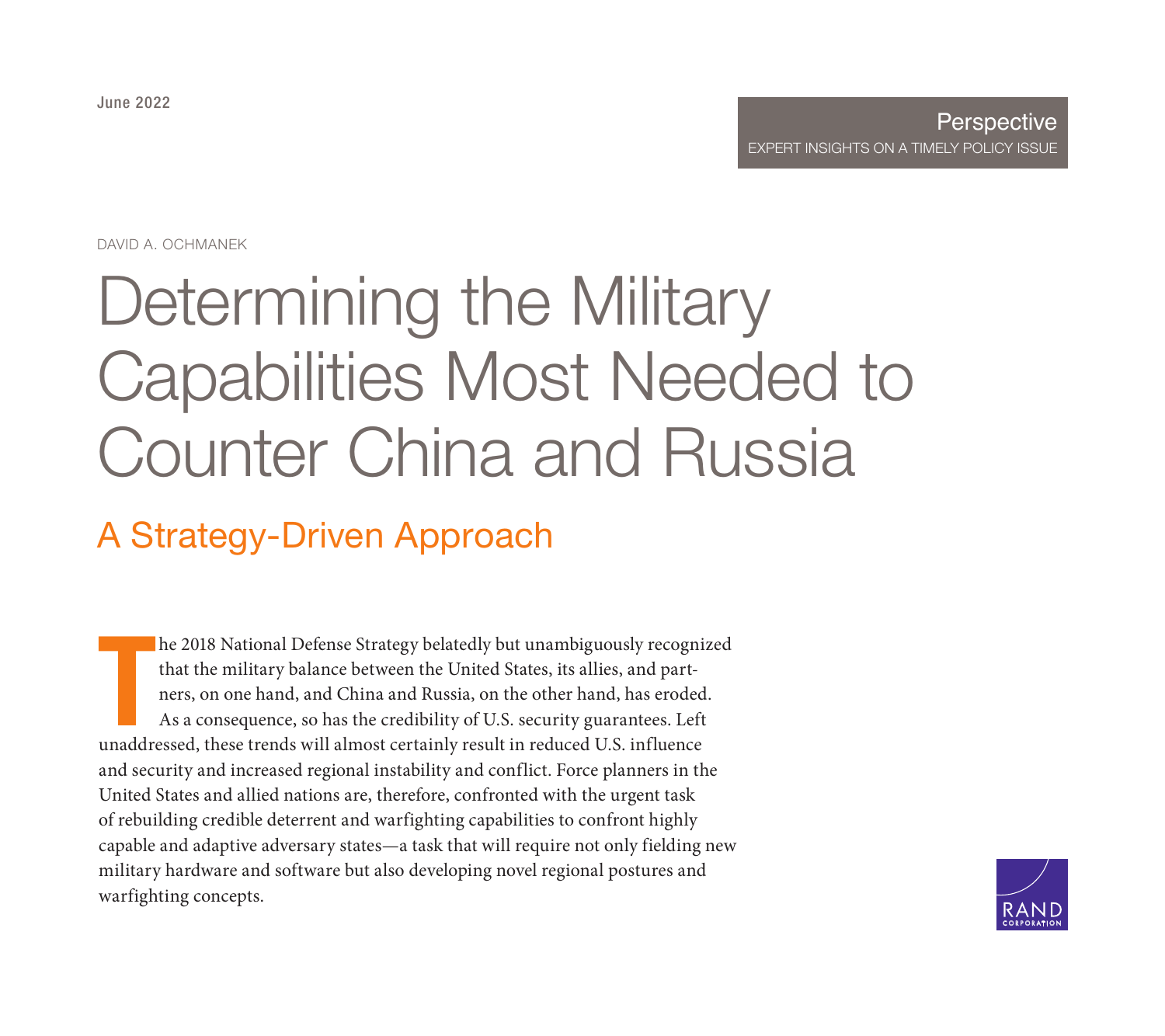## The Need for Change

The resources and time available for meeting these forcedevelopment challenges are finite. Although the United States, along with its allies and partners, possesses greater overall economic wherewithal than either China or Russia, the mission assigned to U.S. forces—namely, to project power rapidly and at scale across great distances to defeat aggression in the adversary's "neighborhood"—is considerably more difficult than the adversary's forces' mission. It is therefore imperative that decisionmakers make wise choices about investing scarce resources into the capabilities that have the greatest potential to thwart adversaries' designs. This Perspective offers a blueprint for doing that. Specifically, it

- suggests priority scenarios and vignettes that can focus force development within the U.S. Department of Defense (DoD)
- describes the broad outlines of a still-nascent approach to joint power projection operations designed to confront large-scale aggression by the most-capable adversary states
- identifies initiatives available to DoD in the near to middle term that analysis suggests can, individually and collectively, bolster the ability of the United States and its allied and partner forces to deter and defend against such aggression.

#### Why Strategy-Driven?

History shows that important and enduring innovations in military capabilities and operations generally spring from sustained efforts to solve specific operational problems.

One example is Harold Brown, William J. Perry, and other architects' second offset strategy. These decisionmakers sought ways to defeat a large-scale Warsaw Pact invasion of Central Europe without having to match the enemy tank for tank and artillery piece for artillery piece. They pursued concepts that exploited Western advantages in miniaturization, software, precision manufacturing, and other technologies to offset enemies' numerical superiority and give NATO forces the ability to delay, disrupt, damage, and destroy enemy maneuver forces beyond the line of contact (Perry, 1991). These efforts led Soviet military leaders to doubt the viability of their strategy and forces (Sterling, 1985).

Conversely, approaches to force modernization that seek, broadly, to transform capabilities without paying attention to operational needs are likely doomed to fail or, at the very least, waste time and money (Czelusta, 2008). Such approaches are especially pernicious when U.S. forces face serious and known gaps in their ability to defeat aggression by current and projected enemy forces—which is the case as of this writing.

## Setting Priorities

In the context of today's planning environment, investment initiatives for new capabilities being proposed for inclusion in the defense program must earn (so to speak) their way onto DoD's budget submissions by meeting the following test: **They must make a meaningful contribution to enhancing the capability of U.S. forces to promptly defeat large-scale aggression by China or Russia.** Top priority should be placed on meeting the demands of joint and combined campaigns to (1) thwart a Chinese invasion of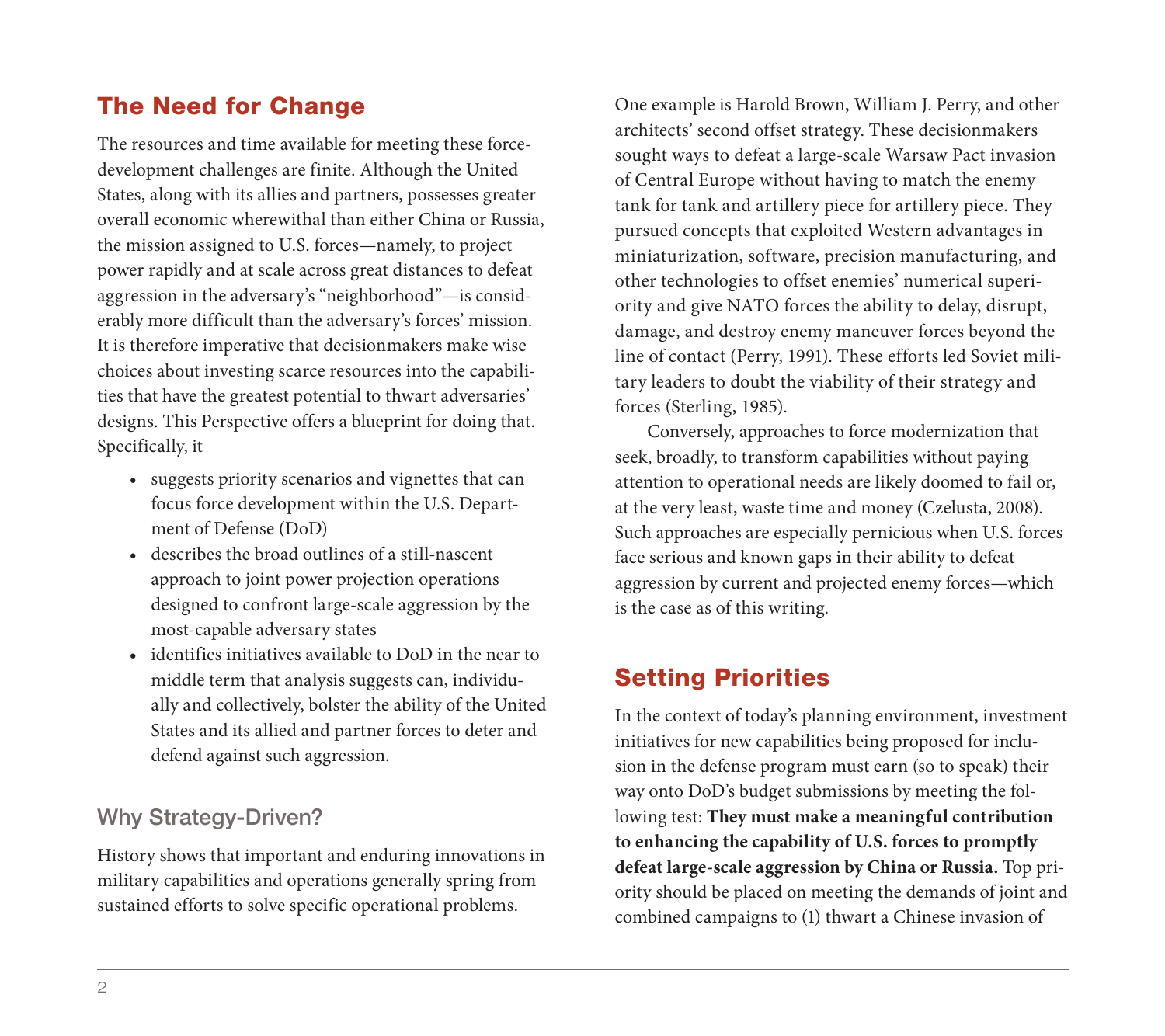Taiwan or a Russian invasion of NATO territory and (2) hold decisive points to prevent either adversary from imposing a territorial fait accompli. Initiatives that meet this test must then compete with other similar proposals on the basis of technical and operational feasibility, robustness in the face of potential enemy counters, and monetary costs.

#### Why These Adversaries?

U.S. forces undertake a wide variety of missions, many of which have little or nothing to do with deterring aggression by China and Russia. Is there a risk that over-focusing on these two adversaries will leave U.S. forces unprepared for other missions? The short answer to this question is yes, but the risks are modest. The greater risk, and the one that for the past ten years or more has, in fact, manifested itself, is that U.S. forces will fall short of having the capabilities that they need to counter the burgeoning power of China and the growing truculence of Russia. Because these are the only two world powers that possess both the desire and the potential ability to overturn important elements of the rules-based international order, they merit top priority in U.S. planning. Military threats from such regional powers as North Korea and Iran are, in the main, lesser-included cases; the threat from violent extremist groups is best addressed by sustaining U.S., allied, and partner capabilities for intelligence, precision strike, and special operations rather than for protracted, large-scale counterinsurgency operations.

#### Why These Scenarios?

Large-scale invasions are not the only threats with which U.S. and allied forces must contend. Both China and Russia Approaches to force modernization that seek, broadly, to transform capabilities without paying attention to operational needs are likely doomed to fail or, at the very least, waste time and money.

use their growing military capabilities to try to intimidate neighboring states and, in different ways, establish spheres of dominance in their regions. Both undoubtedly hope to advance their objectives without crossing the threshold of overt military aggression. Does it not follow that the United States also has to compete effectively in this gray zone, being just short of war? Here, the answer is clearly yes, but there are important reasons for posturing forces for success in the most-stressing plausible scenarios. Put simply, if the United States doubts (and its adversaries doubt) that it lacks either the will or means to defeat them at the high end, the United States will be poorly positioned to thwart their activities in the gray zone. When push comes to shove, as it were, the United States is likely to demur. Conversely, if the United States and its adversaries know that it has the ability to prevail at the highest levels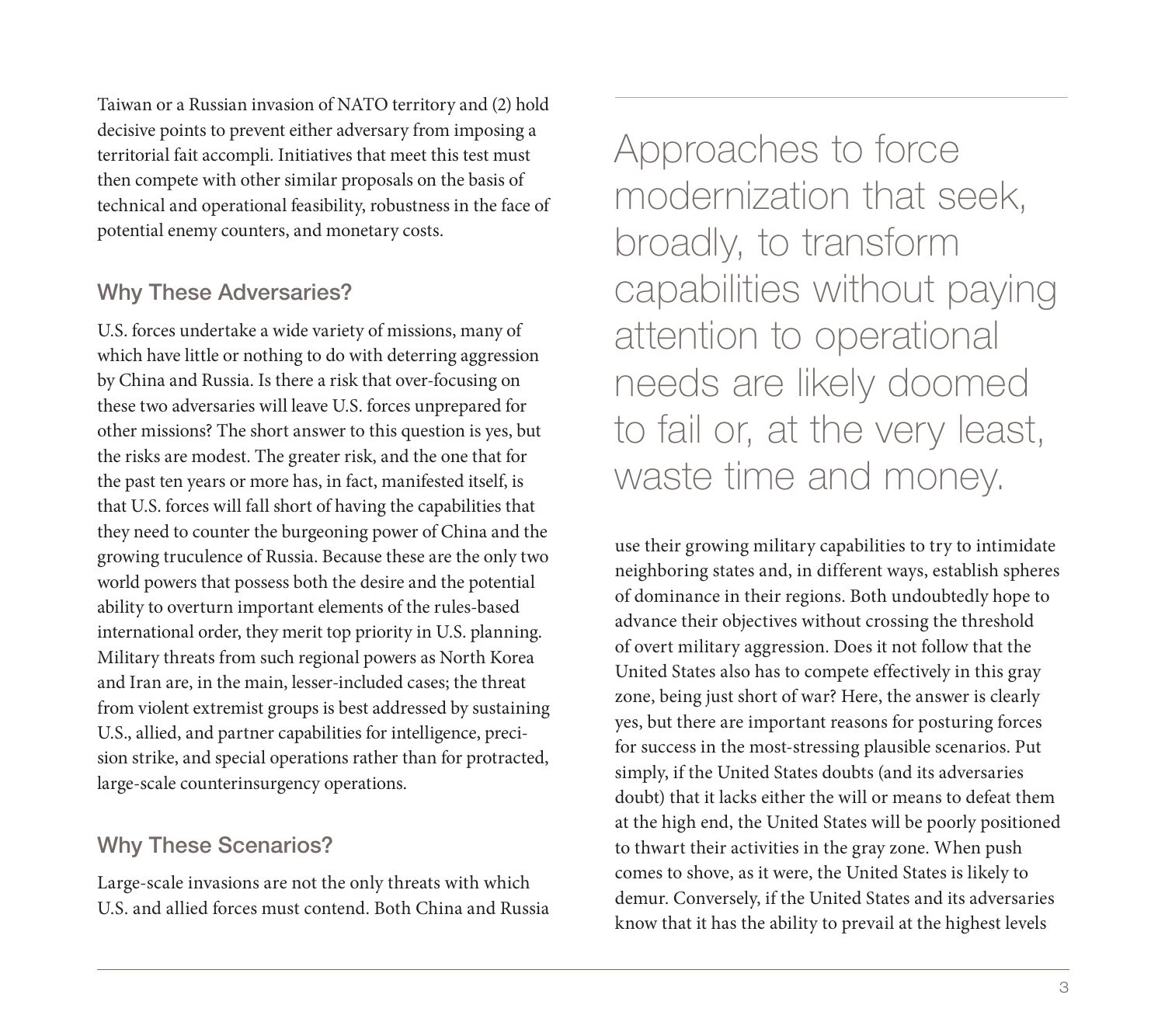of conflict that the adversaries can impose, adversaries are likely to temper the threats that they pose short of that. And it is highly likely that any force postured to provide a prompt and effective defense against large-scale attacks will also be well suited to respond promptly and appropriately to a wide variety of lesser challenges.

#### Why Blunting and Holding?

Related to this is the need for a deterrent and defense posture that is based on rapidly blunting invading forces and holding decisive points—that is, preventing an adversary from seizing the primary objectives of the invasion, to wit, Taiwan or significant terrain within one or more NATO nations. The 2018 National Defense Strategy called for this denial approach, and for good reasons. First, reversing a fait accompli could come at the cost of loss of human lives and would be extremely dangerous if the adversary is armed with strategic nuclear weapons. A rapid fait accompli would leave the U.S. president and allies with a terrible choice of relying on coercive measures, such as economic sanctions, to reverse aggression or taking months to deploy sufficient forces to liberate lost territory with a counteroffensive campaign that would likely be fraught with escalatory risk.

Second, preventing the early loss of the territory being defended gives U.S. forces time to prosecute moredeliberate attacks against high-value forces to raise the costs to the enemy of continued hostilities and set the stage for negotiated cessation of hostilities. Chinese and Russian strategies are designed to exploit those countries' geographic advantages and strike before the United States can muster sufficient power to thwart such attacks. Should deterrence fail, defeating that initial thrust would do much to neutralize the adversaries' geographic advantage.

Third, deterrence based on denial is self-evidently the most credible way to convince an adversary not to challenge one's interests. Wargames have consistently revealed the deficiencies of strategies that threaten to impose costs on the adversary via other means, including through the threat of escalation, through military strikes on targets outside of the theater of the adversary's aggression, or through indirect means of cost imposition, such as economic sanctions or blockades. In the case of a Chinese invasion of Taiwan, advocates of such indirect approaches have yet to define anything that the United States and its

A rapid fait accompli would leave the U.S. president and allies with a terrible choice of relying on coercive measures or taking months to deploy sufficient forces to liberate lost territory with a counteroffensive campaign.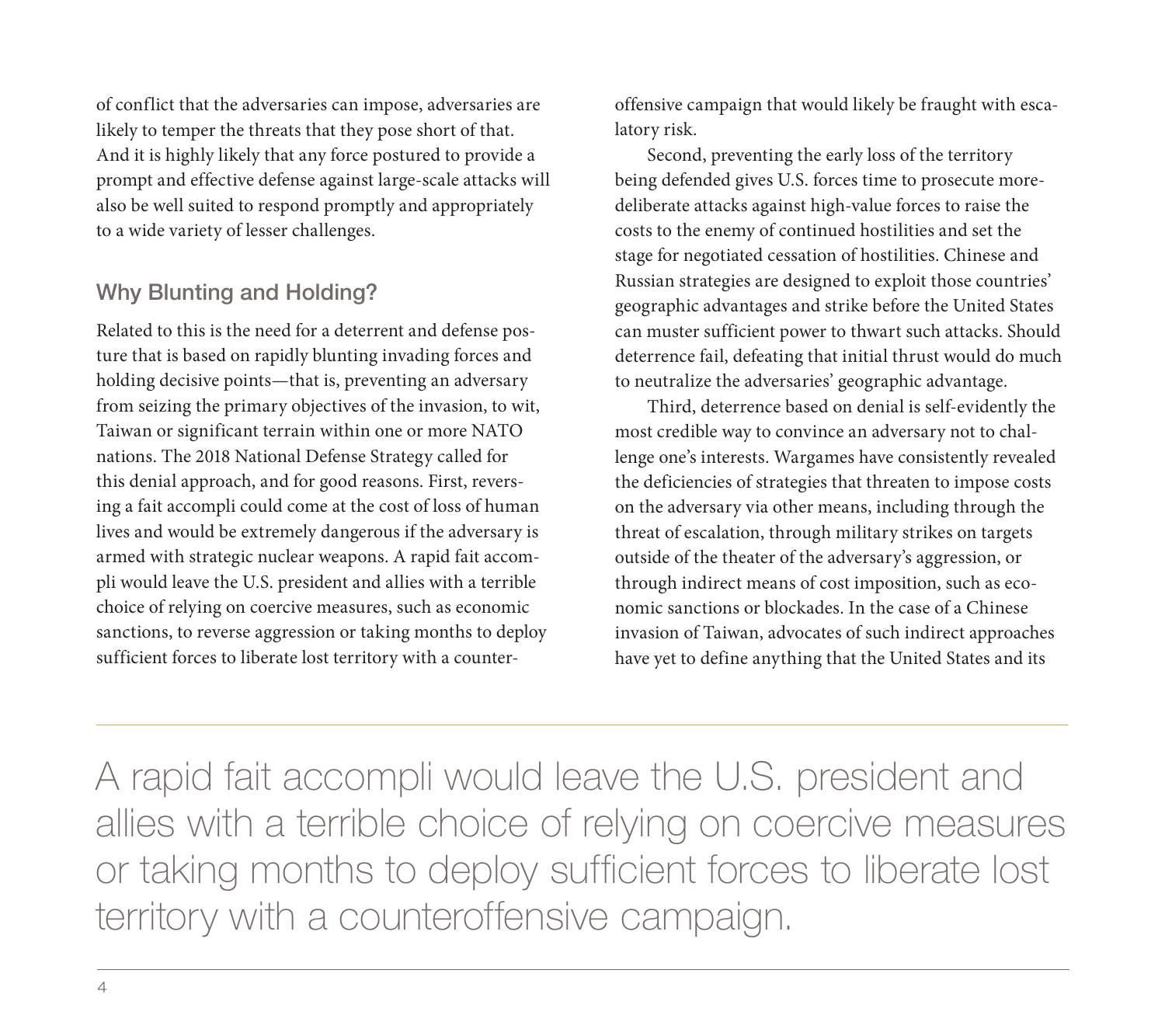allies can reliably and credibly hold at risk that a Chinese leadership might value more than success in forcibly incorporating Taiwan into the Peoples' Republic (Ochmanek, 2015).

Moreover, even if U.S. strategists could identify one or more core enemy strategic centers of gravity that U.S. forces could hold at risk (for example, the national-level leadership itself or essential levers of power), acting on such a strategy would inevitably carry grave risks of escalating the conflict, perhaps to the point of driving the enemy to threaten to use or to use nuclear weapons. Focusing efforts on defeating the invasion, on the other hand, appears to offer the best hope of keeping the conflict limited in scale and scope.

Finally, a strategy of deterrence predicated on cost imposition rather than on an ability to defeat the aggression that one seeks to deter offers little in the way of assurance to one's security partners that they would be protected if attacked.

In short, unless or until U.S. leaders are convinced that a strategy and accompanying posture of denial are beyond the nation's means, such that they would be compelled to revise U.S. national goals or adopt a more risky approach to deterrence, defense planners should continue to use denial of fait accompli in these two scenarios as the central test of the adequacy of U.S. general purpose forces.

#### The Emerging Approach to Forward Posture and Power Projection

Returning to the test posited earlier in this Perspective for initiating new investment programs, the next task is to identify the most-important gaps in U.S., allied, and

partner capabilities. Before addressing this, however, it is important to understand a few fundamentals about operational concepts. The predicate for determining the capabilities needed by one's force is an understanding of what that force will need to do to accomplish the missions assigned to it. One part of that, of course, requires knowing what the enemy might do to thwart the mission, and another requires an understanding of how one's own force will operate in its pursuit. This sounds obvious, and when the concept governing future operations is well understood and widely shared, it is largely implicit. Today, however, the United States lacks a consensus regarding the approach to be used by its forces to defeat aggression by the nation's most capable adversaries. Wargames and accompanying analyses have shown repeatedly and conclusively that the legacy approach to power projection that U.S. forces employed with great success against regional adversaries in places like Iraq, Serbia, and Afghanistan very likely would fail against China or Russia. DoD has yet to devise a new approach, though its broad outlines are beginning to emerge.<sup>1</sup>

U.S. forces should focus on determining and then fielding military capabilities and postures capable of supporting the following overall approach to defeating largescale aggression in highly contested environments:

• **Posture forces, enablers, and sustainment assets to allow for effective forward defense and strikes at scale with hours or days of preparation (as opposed to weeks or months).** U.S. operations occurring between Desert Storm in 1991 and Iraqi Freedom in 2003 were essentially expeditionary in nature: The bulk of the forces and assets employed in the fight had to be deployed from outside the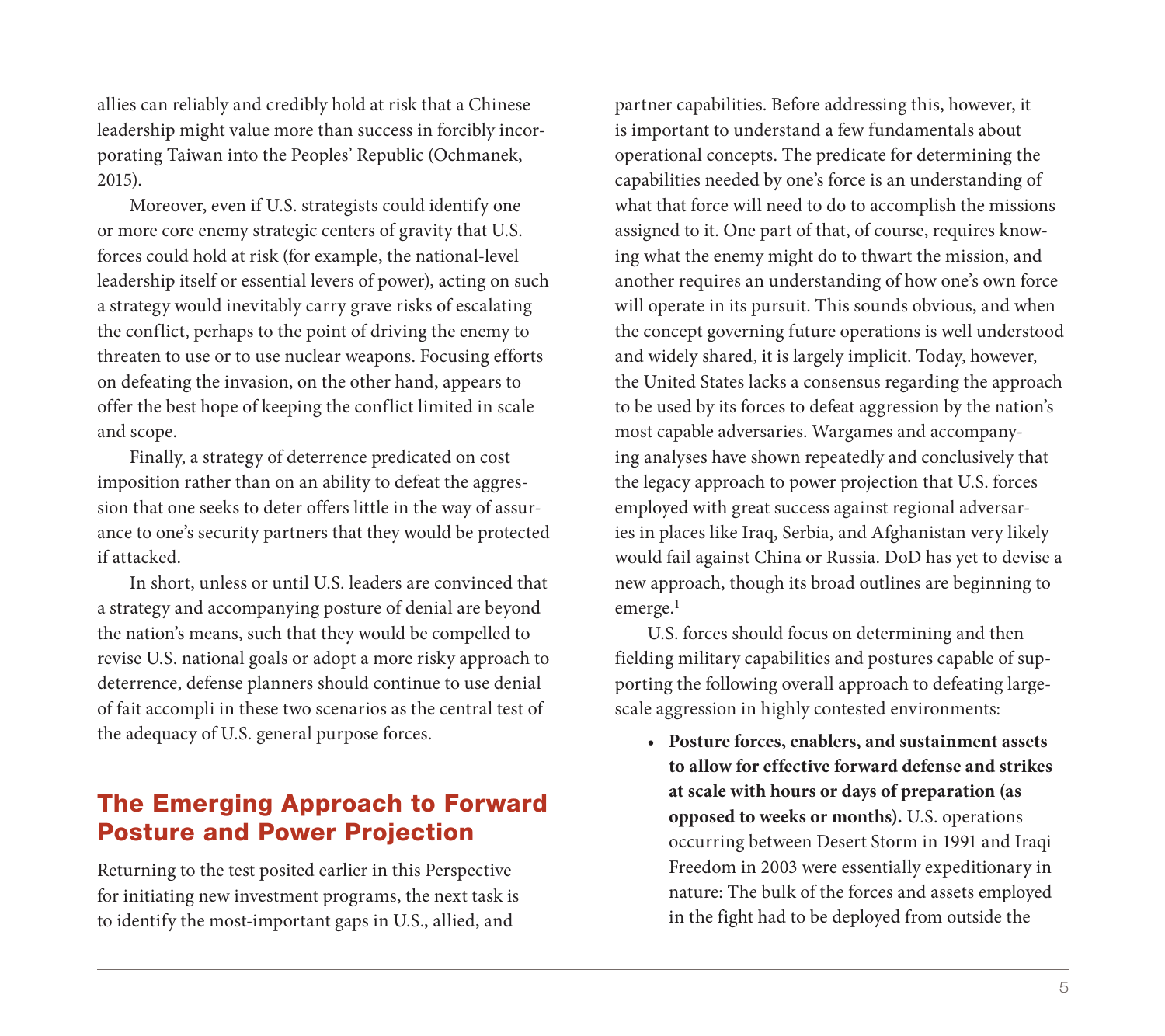China's and Russia's antiaccess and area-denial capabilities are expressly designed to keep U.S. and allied forces at arm's length and to suppress U.S. and allied operations for a period sufficient to allow the imposition of a fait accompli.

> theater. This approach was satisfactory when U.S. forces had the initiative—that is, they determined the timing and pace of the conflict—and when the adversary had, at best, limited means for disrupting the deployment and marshaling of U.S. and allied forces in the theater. Neither of those conditions would apply in a future war with China or Russia. DoD must therefore find ways to posture forward forces and logistics to defend, even with short warning, and make bases harder to target and suppress, while also maximizing the contribution of plat

forms that can be effectively employed from beyond the reach of most enemy strike systems.

- **If deterrence fails, reach into the contested battlespace from the outset of hostilities to find, track, and target the adversary's invasion force.**  U.S. forces are accustomed to using the opening phase of a conflict to establish superiority in all relevant domains of operations, especially the air, maritime, space, and information domains. Having achieved this, they then exploit that dominance to pursue assigned operational objectives at modest risk. In the scenarios of greatest concern today, neither China nor Russia will allow for this enabling phase; therefore, this is a new and challenging requirement. China's and Russia's anti-access and area-denial capabilities are expressly designed to keep U.S. and allied forces at arm's length and to suppress U.S. and allied operations for a period of time that is sufficient to allow the imposition of a fait accompli. In a Taiwan scenario, the decisive phase of the war could conclude within a matter of only 10 days or so (Shlapak et al., 2009). Notwithstanding Russia's recent poor showing in Ukraine, in a Baltic scenario, the decisive phase could occur within an even shorter time frame.<sup>2</sup> It is therefore imperative that joint forces somehow effectively engage the invasion force without first establishing domain superiority.
- **Rapidly and survivably generate combat power from both within and beyond the reach of enemy strike systems.** Chinese and Russian forces have the means to disrupt, damage, and destroy U.S. and allied forces at poorly hardened and poorly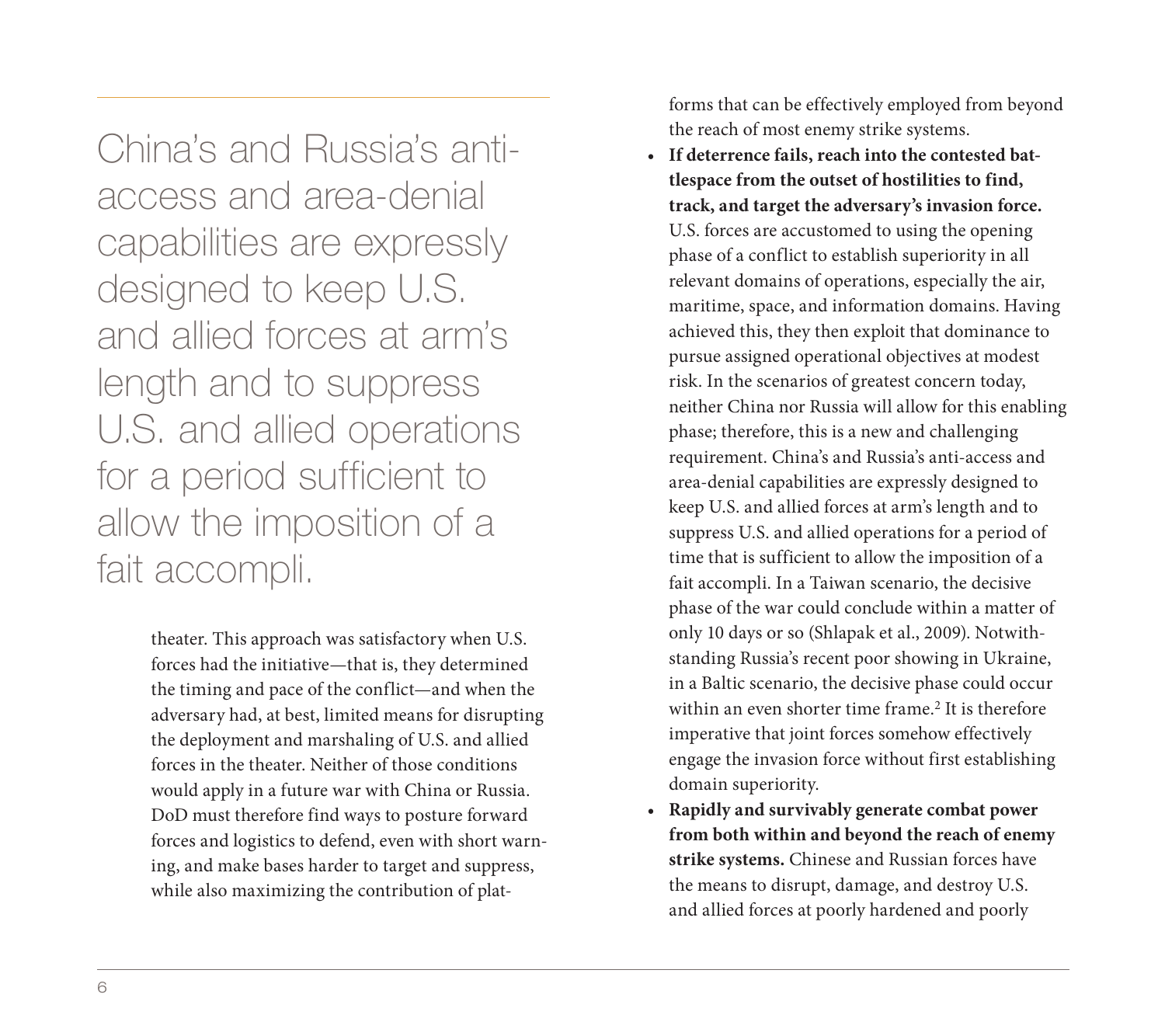protected locations within 1,000 miles or more of the adversaries' borders by using large salvos of accurate ballistic and cruise missiles. The problem is particularly acute in scenarios involving conflict with China because of the paucity of air bases in the Western Pacific and China's large and growing inventory of missiles; and although they are mobile, aircraft carriers and surface combatants are not immune from such attacks. U.S. forces must therefore find ways to generate combat power without subjecting themselves to excessive risks of attack by such systems.

• **After thwarting an enemy's invasion, prepare to asymmetrically reduce remaining military forces.** If U.S., allied, and partner forces can bring a halt to the enemy's offensive before it achieves its primary territorial objectives, it seems likely that the United States and its allies will be able to deter a rational adversary from attempting the invasion in the first place. But if deterrence fails, preventing the fait accompli can, as noted earlier in this Perspective, provide the precondition for a negotiated settlement on terms that are favorable to the defenders. The key in this phase is to demonstrate to the aggressor that continued prosecution of the war will leave the aggressor in a worse position, vis-à-vis the defenders, and that the aggressor's relative power will continue to diminish the longer hostilities continue. Key targets might include the adversary's integrated air defenses, power-projection assets, and military facilities both outside and within enemy territory.

#### Building the Requisite Force

**Neither today's force nor the force that will exist in 2027, at the end of the current Future Years Defense Plan, have all of the capabilities called for by the emerging joint operating concept that this Perspective outlines.** Said another way, in the future, U.S. forces will need significant new investments in platforms, weapons and munitions, forward posture, concept development, and training to enable what appears to be an appropriate approach to deterring and defeating aggression by the nation's most capable adversaries. The following bullet points address what appear to be the most significant operational needs and potentially promising candidates for addressing nearto mid-term needs.

• **Throughout the duration of the blunt phase, establish and sustain a sensing and targeting grid over the battlespace.** The grid must be able to find, identify, and track ships, aircraft, and vehicles associated with enemy invasion in the face of intensive air defenses, counter-space weapons, cyberattacks, and sensor and communications jamming. The grid should be connected to air, land, and maritime operations centers via robust data links. The grid should also be capable of autonomously nominating and guiding weapons to targets in cases where those links are temporarily severed.

Candidate systems include small, low-cost autonomous unmanned aerial sensor platforms and mission software; proliferated constellations of imaging satellites; sonobuoys (Taiwan scenario); unattended ground sensors (U.S. European Command [USEUCOM] scenarios); and jam-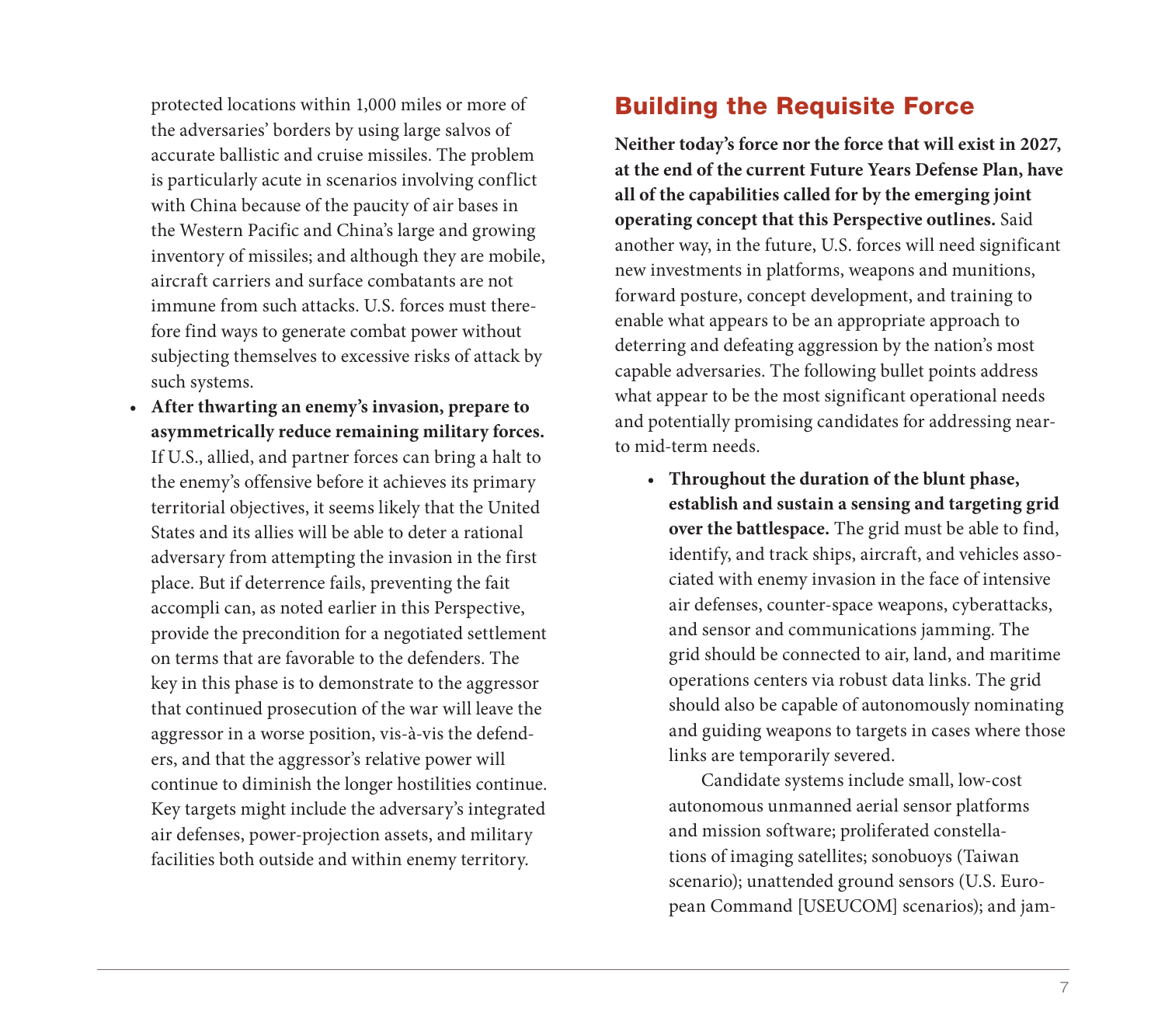resistant data links to connect networks of sensors. There is also a need for continued advances in automatic target-recognition algorithms and associated artificial intelligence protocols to allow the grid to autonomously identify targets. Commercially available lightweight electro-optical and radar sensors are adequate for this purpose (see Hamilton and Ochmanek, 2020).

• **Promptly and survivably generate, sustain, and deliver into the contested battlespace lethal force that is sufficient to cripple an adversary's offensive.** In scenarios involving either China or Russia, achieving this objective will involve reducing the vulnerability of launch platforms in forward areas, as well as increasing the effectiveness and sustainability of strikes launched from beyond the reach of enemy strike systems. If the sensing and targeting grid can accurately identify and locate the platforms and units that are most important to the success of the enemy's invasion, generating sufficient lethality to damage and destroy those targets is feasible.

The principal targets of the defender's strikes in the blunt phase will, of course, be the platforms constituting the core of the enemy's invasion forces—amphibious ships, transport helicopters, and fixed-wing transport aircraft in a Taiwan scenario, and armored vehicles, artillery, and support vehicles in a Russia scenario. Effectively attacking these assets might also involve attacks on key elements that support the invasion, including enemy air defenses, artillery units, and operational-level command and control centers.

Candidate launch systems include long-range manned aircraft (bombers and appropriately outfitted cargo aircraft), autonomous runway-independent unmanned aerial vehicles, large-diameter unmanned underwater vehicles, and land-mobile surface-tosurface missile launchers. For platforms that operate from bases within range of enemy strike systems, as fighter aircraft do, vulnerability can decrease through resiliency measures, such as dispersing forces among numerous bases and providing those bases with fuel bladders, munitions storage bunkers, expeditionary aircraft shelters, and active defenses against cruise missiles. Such measures can also help sustain sortie generation.

Another obvious but constantly overlooked need is precision-guided weapons—especially standoff weapons—in numbers sufficient to sustain a defensive fight. Candidate weapons include the Long Range Anti-Ship Missile, the Maritime Strike Tactical Tomahawk, Standard Missile 6, and Naval Strike Missile for neutralizing transport ships, as well as Small Diameter Bomb II and Joint Standoff Weapon-X with area munitions for killing armor and trucks. In both scenarios, defending forces will also need to employ fast-flying missiles to suppress and destroy enemy surface-to-air missile units before they can "shoot and scoot." Air-delivered Advanced Anti-Radiation Guided Missile—Extended Range and new hypersonic weapons, such as the Hypersonic Attack Cruise Missile, are candidates for this (see Ochmanek et al., 2017). In USEUCOM scenarios, the Army Tactical Missile System, Precision Strike Missile, and Guided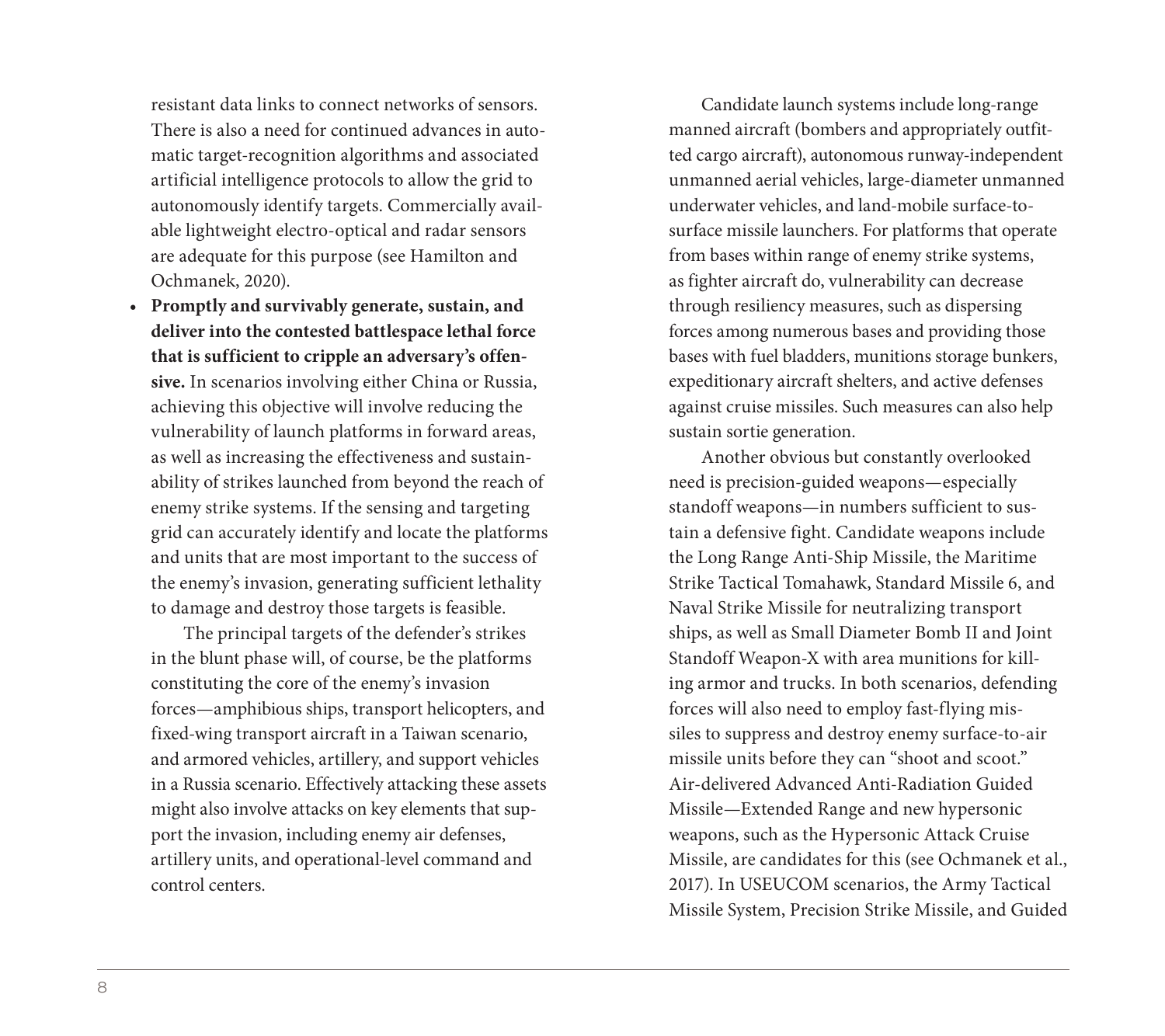Multiple Launch Rocket System with area antiarmor munitions can also be highly effective (Ochmanek et al., 2017, pp. 31–47). Because a Chinese invasion of Taiwan could feature a large airborne or air assault component, joint forces would need many air-to-air missiles and "loyal wingman" unmanned aerial vehicles to enhance the capacity and staying power of fighter sweeps.

• **Posture contact- and blunt-layer forces and support assets in both theaters for rapid engagement.**  Prepositioning key assets forward in the Western Pacific and in Central and Eastern Europe will be needed to achieve this posture. U.S. forces should also prepare to launch and recover heavy bombers from bases in Alaska, Hawaii, and, potentially, Australia, as well as bases on the United States' East Coast, the Azores, and Iceland, by storing stocks of weapons, spares, and other assets at these locations.

Candidates for forward-basing and prepositioning include sensor platforms, autonomous runwayindependent unmanned aerial vehicles and their support equipment, large-diameter unmanned underwater vehicles, Multiple Launch Rocket Systems, High Mobility Artillery Rocket System units or other missile launch systems, base resiliency materiel, armored maneuver forces in Central and Eastern Europe, and other appropriate weapons and munitions. Stocks of fuel and other critical sustainment assets, as well as means for delivering those to distributed forces, are also essential.

• **Work with U.S. allies and partners to maximize the combined ability to contribute to the combined fight.** Taiwan, in particular, can significantly Another obvious but constantly overlooked need is precision-guided weapons—especially standoff weapons—in numbers sufficient to sustain a defensive fight.

> enhance prospects for its own defense by focusing on investments in affordable anti-access systems, including shallow-water and self-propelled mines, short-range anti-ship guided missiles, small unmanned aerial vehicles for targeting, Multiple Launch Rocket Systems, and mobile short-range air defenses (Shlapak et al., 2009, pp. 91–121). In tandem with these developments, U.S. policymakers should consider increasing combined training, security cooperation, and operational planning activities between U.S. and Taiwan forces.

In the USEUCOM area of responsibility, allies in Central and Eastern Europe should be encouraged to increase their stocks of antiarmor and surface-to-air suppression weapons and to build out the multinational battalions in the Baltic states to brigade-sized formations. Moreover, frontline states should purchase and store many unattended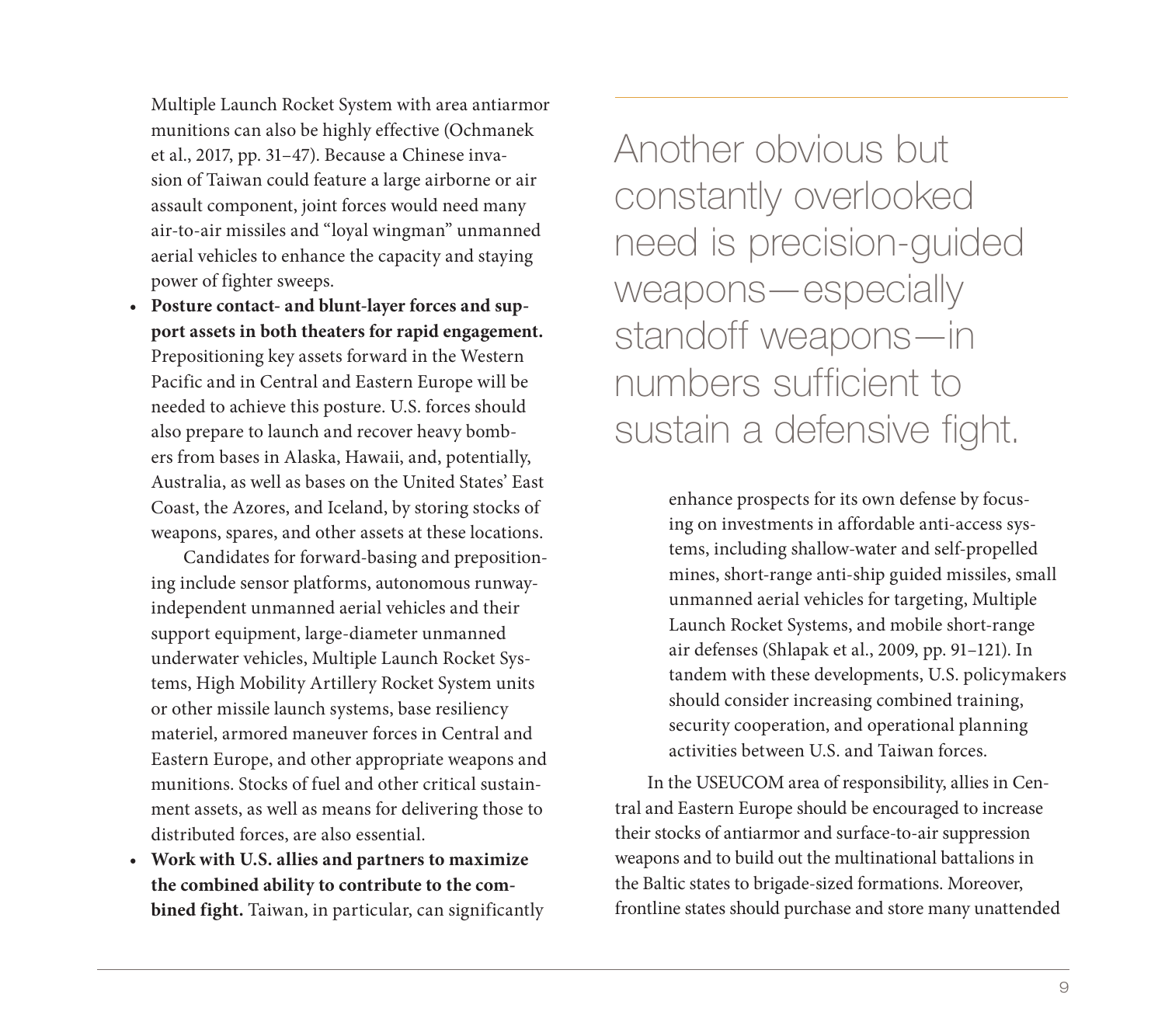ground sensors for distribution along suspected main axes of advance. Jam-resistant data links can also be valuable in both theaters to help ensure sensor integration and enhance interoperability.

Table 1 summarizes these initiatives, sorting them by function and scenario. Its focus is on near- to mid-term steps that DoD can take to create the capabilities needed to enable a new, viable approach for defeating aggression by the most-capable adversary nations. Very few of the candidate systems highlighted in the table are major, new types of platforms, and most involve the application of existing or mature technologies. Yet, analysis shows that, in combination, the types of capabilities listed here can enable properly postured joint and combined forces to withstand heavy enemy attacks, deny an enemy control of the battlespace, and inflict rapid and heavy attrition on an invading force. DoD should place top priority on identifying the mostcost-effective ways of acquiring and fielding these capabilities via force-development activities.

#### Notes

 $^{\rm 1}~$  This outline of the emerging U.S. approach draws on insights derived from participation in and reviews of wargames conducted or sponsored by the Joint Staff (under the auspices of the Joint Warfighting Concept effort), Air Force (especially the Air Force Futures games), Army, Marine Corps, and Navy (especially the Halsey Alpha series).

2 Wargames conducted between 2014 and 2021 consistently concluded that a sizable Russian armored invasion force likely could reach the capitals of Estonia and Latvia within 60 hours or less, given the posture of NATO's forces. As of this writing, Russian forces appear to be suffering heavy losses in Ukraine and might not be capable of conducting another major operation of this kind for years to come. However, it would be premature to conclude that the threat of overt Russian military aggression against NATO will disappear or that NATO's current posture is adequate to deter such aggression (Shlapak and Johnson, 2016).

#### References

Czelusta, Mark G., "Business as Usual: An Assessment of Donald Rumsfeld's Transformation Vision and Transformation's Prospects for the Future," Marshall Center Occasional Papers, No. 18, June 2008.

[Hamilton, Thomas, and David Ochmanek,](https://www.rand.org/pubs/monographs/MG888.html) Operating Low-Cost, Reusable Unmanned Aerial Vehicles in Contested Environments: Preliminary Evaluation of Operational Concepts, Santa Monica, Calif.: RAND Corporation, RR-4407-AF, 2020. As of May 26, 2022: [https://www.rand.org/pubs/research\\_reports/RR4407.html](https://www.rand.org/pubs/research_reports/RR1253.html)

Ochmanek, David, Sustaining U.S. Leadership in the Asia-Pacific Region: Why a Strategy of Direct Defense Against Antiaccess and Area Denial Threats Is Desirable and Feasible, Santa Monica, Calif.: RAND [Corporation, PE-142-OSD, 2015. As of May 26,](https://www.rand.org/pubs/notes/N2294.html) 2022: https://www.rand.org/pubs/perspectives/PE142.html

Ochmanek, David, Peter A. Wilson, Brenna Allen, John Speed Meyers, and Carter C. Price, U.S. Military Capabilities and Forces for a Dangerous World: Rethinking the U.S. Approach to Force Planning, Santa Monica, Calif.: RAND Corporation, RR-1782-1-RC, 2017. As of May 26, 2022: https://www.rand.org/pubs/research\_reports/RR1782-1.html

Perry, William J., "Desert Storm and Deterrence," Foreign Affairs, Fall 1991.

Shlapak, David A., David T. Orletsky, Toy I. Reid, Murray Scot Tanner, and Barry Wilson, A Question of Balance: Political Context and Military Aspects of the China-Taiwan Dispute, Santa Monica, Calif.: RAND Corporation, MG-888-SRF, 2009. As of May 26, 2022: https://www.rand.org/pubs/monographs/MG888.html

Shlapak, David A., and Michael W. Johnson, Reinforcing Deterrence on NATO's Eastern Flank: Wargaming the Defense of the Baltics, Santa Monica, Calif.: RAND Corporation, RR-1253-A, 2016. As of May 26, 2022: https://www.rand.org/pubs/research\_reports/RR1253.html

Sterling, Michael J., Soviet Reactions to NATO's Emerging Technologies for Deep Attack, Santa Monica, Calif.: RAND Corporation, N-2294-AF, 1985. As of May 26, 2022: https://www.rand.org/pubs/notes/N2294.html

## About the Author

**David A. Ochmanek** is a senior defense analyst at RAND. He leads research on the development of U.S. defense strategy, posture, and capabilities—particularly focusing on security challenges in East Asia and Europe. He has served as Deputy Assistant Secretary of Defense for Force Development and Deputy Assistant Secretary of Defense for Strategy. He holds a master's degree in public affairs.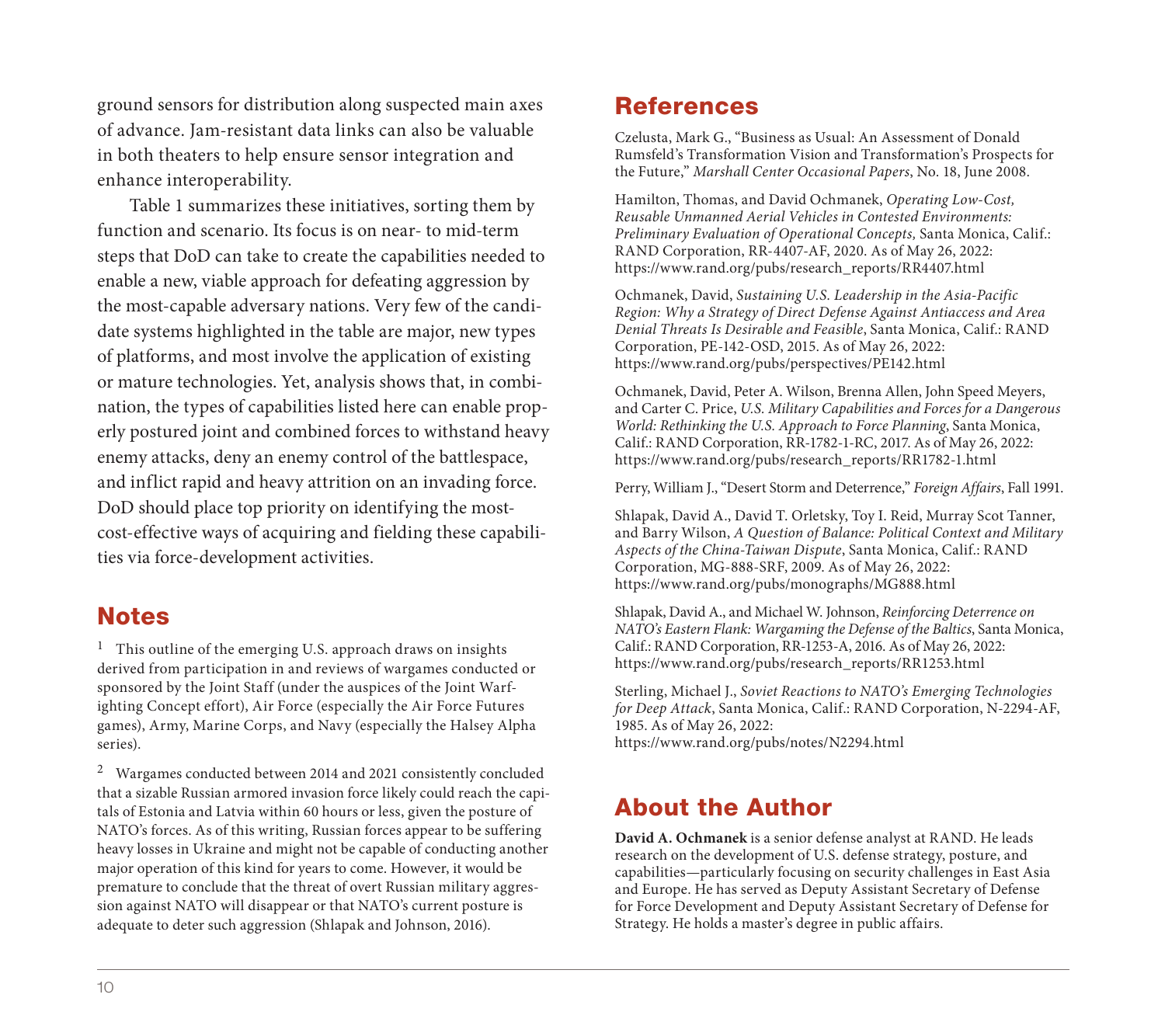#### TABLE 1 Summary of Priority Enhancements for U.S. and Allied Joint and Combined Forces

| Scenario                   | Posture                                                                                                                                                                                                                                                                                                                                                                                                                                                        | Sense and Target                                                                                                                                                                                                                                                                                                                                                                                                                                                       | <b>Strike</b>                                                                                                                                                                                                                                                                                                        |
|----------------------------|----------------------------------------------------------------------------------------------------------------------------------------------------------------------------------------------------------------------------------------------------------------------------------------------------------------------------------------------------------------------------------------------------------------------------------------------------------------|------------------------------------------------------------------------------------------------------------------------------------------------------------------------------------------------------------------------------------------------------------------------------------------------------------------------------------------------------------------------------------------------------------------------------------------------------------------------|----------------------------------------------------------------------------------------------------------------------------------------------------------------------------------------------------------------------------------------------------------------------------------------------------------------------|
| Versus China               | • Create designs for prepositioning large numbers<br>of autonomous UAVs, PGMs, and support assets<br>in Guam, the Marianas, and Japan.<br>• Procure and deploy fuel bladders and<br>expeditionary aircraft shelters to air bases in the<br>Western Pacific.<br>• Assist Taiwan in acquiring sea mines, small UAVs<br>for targeting short-range anti-ship and antiarmor<br>missiles, MLRS, and SHORADS.                                                         |                                                                                                                                                                                                                                                                                                                                                                                                                                                                        | • Accelerate production of anti-ship<br>PGMs that are capable of disabling<br>large amphibious transports-e.g.,<br>a mix of LRASM, MS-TACTOM,<br>SM-6, and NSM.<br>• Accelerate development of<br>LDUUVs for weapons delivery.                                                                                       |
| Versus China<br>and Russia | • Continue to expand the number of potential<br>operating locations and support capacity to<br>enable distributed operations by forward-based<br>aircraft.<br>• Provide logistics infrastructure and assets to<br>sustain joint operations by forward forces.<br>• Continue to invest in capabilities to speed runway<br>recovery.<br>• Field mobile SHORADS systems (e.g., IFPC-2 or<br>NASAMS) at key bases in the Western Pacific and<br>in Central Europe. | • Accelerate development<br>of small, autonomous,<br>runway-independent UAVs for<br>sensing.<br>• Experiment at scale with<br>autonomous integration and<br>interpretation of sensor data.<br>• Develop and test systems<br>and TTPs to ensure rapid<br>connectivity between the<br>sensing grid and joint and<br>combined fires platforms and<br>weapons.<br>• Pursue options that exploit<br>civil-sector sensing and<br>communications satellite<br>constellations. | Accelerate development of<br>autonomous, runway-independent<br>UAVs for weapons delivery<br>(air-to-surface and air-to-air).<br>• Accelerate production of PGMs for<br>air superiority (e.g., AARGM-ER,<br><b>HACM, AIM-260).</b><br>• Field palletized munitions<br>packages for U.S. and allied cargo<br>aircraft. |
| Versus Russia              | • Station V Corps headquarters and support<br>elements in Poland.<br>• Station a U.S.-armored division in Poland.<br>• Build out the European-led Enhanced Forward<br>Presence Battalions into full brigades in the<br>Baltic states.<br>• Coordinate with Sweden to prepare logistics<br>supplies and support to allow NATO combat aircraft<br>to operate from Swedish bases during wartime.                                                                  | • With allies, field thousands<br>of unattended ground<br>sensors; preposition these in<br>eastern-flank nations.<br>• Fix sensor-to-shooter data<br>links so that airborne sensors<br>can send targeting data to<br>U.S. Army rocket artillery<br>units.                                                                                                                                                                                                              | Accelerate production of antiarmor<br>weapons (e.g., SDB II, area<br>munitions for GMLRS and PrSM;<br>JSOW-X with SFW).                                                                                                                                                                                              |

NOTES: AARGM-ER = Advanced Anti-Radiation Guided Missile—Extended Range; AIM-260 = Air Intercept Missile-260; GMLRS = Guided Multiple Launch Rocket System; HACM = Hypersonic Attack Cruise Missile; IFPC-2 = Indirect Fire Protection Capability Increment 2; JSOW-X = Joint Standoff Weapon-X; LDUUV = large-diameter unmanned underwater vehicle; LRASM = Long Range Anti-Ship Missile; MLRS = Multiple Launch Rocket System; MS-TACTOM = Maritime Strike Tactical Tomahawk; NASAMS = National [or, in some cases, Norwegian] Advanced Surface to Air Missile System; NSM = Naval Strike Missile; PGM = precision-guided munition; PrSM = Precision Strike Missile; SDB II = Small Diameter Bomb II; SFW = Sensor Fuzed Weapon; SHORAD = short range air defense; SM-6 = Standard Missile 6; TTPs = tactics, techniques, and procedures; UAV = unmanned aerial vehicle.